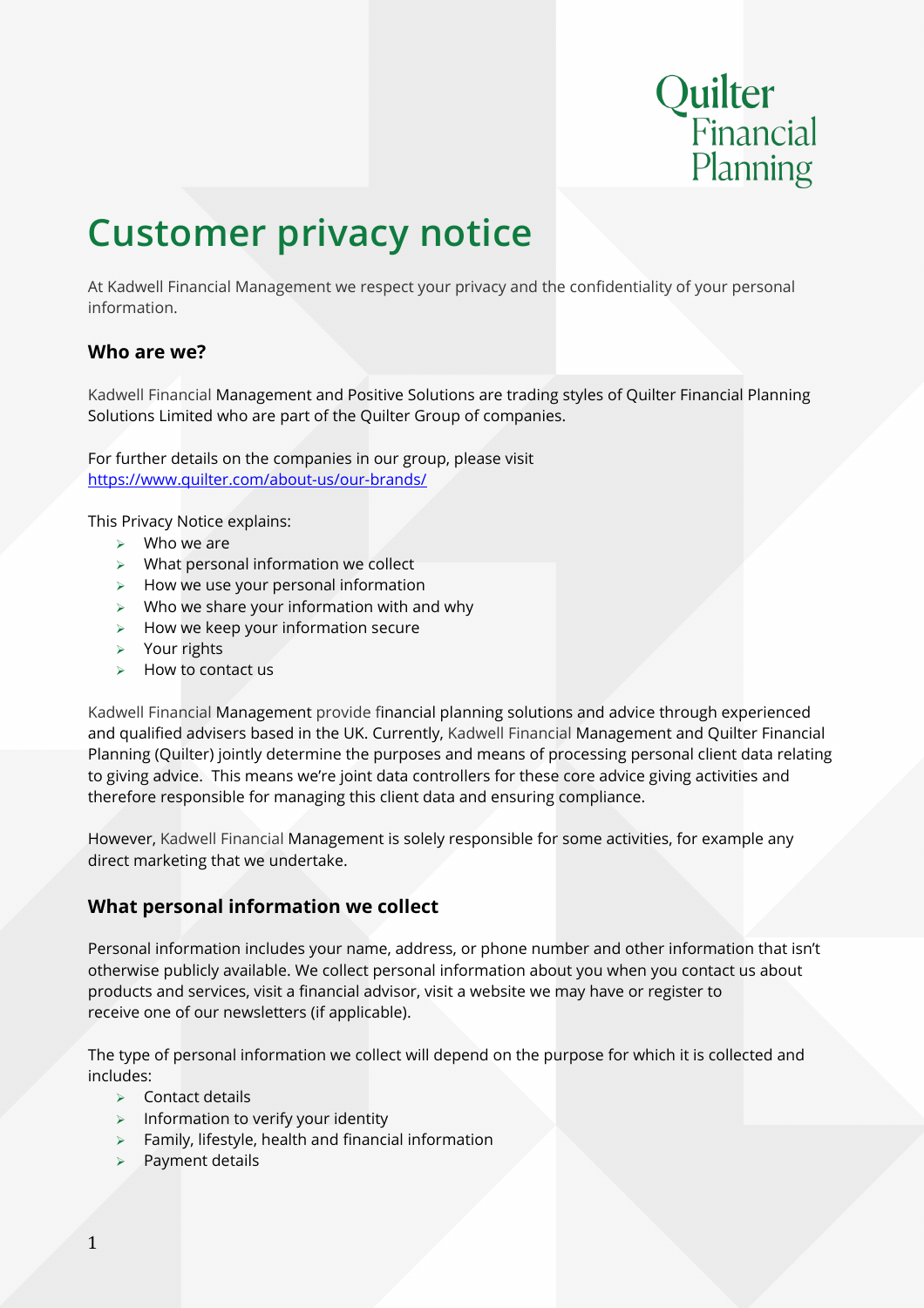

We collect personal information directly from you. For example, we ask for personal information at the start of our relationship and in subsequent communications, in order to check your identity and protect you from fraud. This is a legal requirement and is important to help safeguard you against potential crime.

#### **Special category information**

In some instances, it is necessary to collect more sensitive information (such as health or lifestyle information) which is called special category data. This is to allow us to provide our financial advice service to you. We will always obtain your consent during the advice process to gather this data and explain what information we require and why it is needed. Sensitive personal information will always be processed and stored securely. You can withdraw your consent at any time to us processing this data, however, this may mean that you can no longer access the service or product the information was gathered for.

#### **Cookies**

We also collect information about you from other sources. For example, our website automatically collects information from your computer using "cookies" which provides us with limited personal information. Cookies are small text files that are placed on your computer by websites that you visit. They're widely used in order to make websites work, or work more efficiently, as well as to provide information to the website owners. For further information visit [www.aboutcookies.org](http://www.aboutcookies.org/) or [www.allaboutcookies.org.](http://www.allaboutcookies.org/)

You can set your browser not to accept cookies and the above websites tell you how to remove cookies from your browser. However, in a few cases, some of our website features may not function as a result.

### **Data retention**

We keep your personal information only as long as is necessary for the purpose for which it was collected and to meet regulatory or legislative requirements.

Advice data is retained for 50 years to meet our regulatory requirements.

Personal information will be securely disposed of when it's no longer required, in accordance with our Data Retention and Disposal Schedule. A copy of this is available using the contact details below.

### **On what basis do we collect data?**

The processing of your personal data is allowed under a number of lawful bases. The data required for the provision of products and services is processed on the basis there's a contract with you to do so. Any relevant marketing activity we undertake is done because, as a firm, we have a legitimate interest to do so. However, you have rights, as listed below, which impact how we can use and process your data.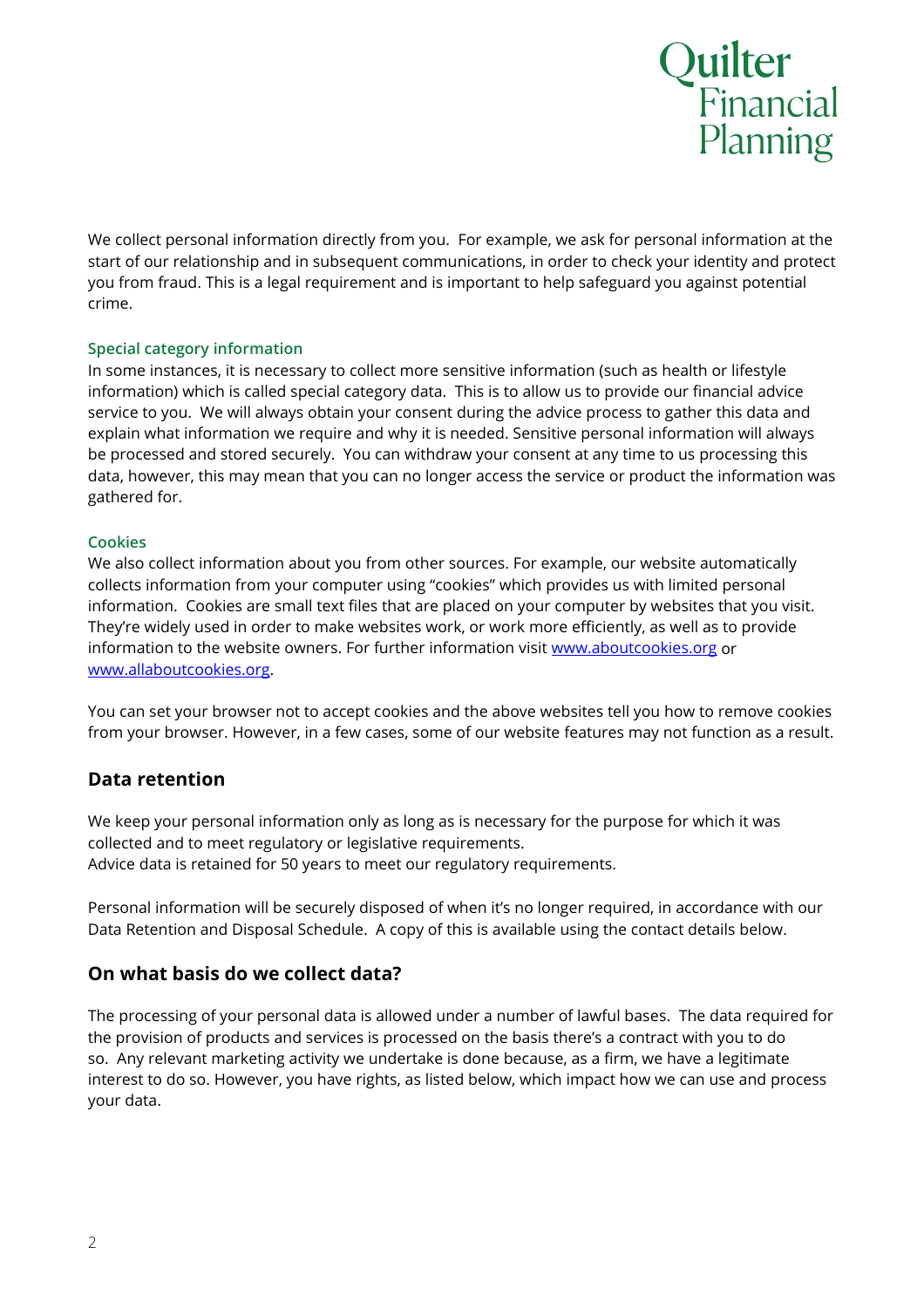

## **How we use your personal information**

We process your information in order to support and maintain our contractual relationship with you and to comply with legal and regulatory requirements. This includes the following:

- $\triangleright$  Providing our advice, products or services to you
- $\triangleright$  Carrying out transactions you have requested
- $\geq$  Confirming and verifying your identity for security purposes
- $\triangleright$  Credit scoring and assessment, and credit management (where applicable)
- $\geq$  Detecting and preventing fraud, crime, money laundering or other malpractice.

We also process your data for specific business purposes to enable us to give you the best products and services and the best and most secure experience. For example, we process your information to send you marketing that is tailored to your interests.

Our business purposes include the following:

- $\triangleright$  Enhancing, modifying, and personalising our services for the benefit of our customers
- $\triangleright$  Providing communications which we think will be of interest to you
- $\triangleright$  Market or customer satisfaction research or statistical analysis
- $\triangleright$  Audit and record keeping purposes
- > Enhancing the security of our network and information systems.

You have the right to object to this processing if you wish, please see "YOUR RIGHTS" section below. Please bear in mind that if you object this may affect our ability to carry out the tasks above for your benefit.

We may also process your personal data as part of an acquisition or sale. Should this happen, you will be notified about any change to processing or data controller arising as a result of this activity.

## **Who we share your information with and why**

We share your information with trusted third parties who perform tasks for us and help us to provide the services you require these include:

- $\triangleright$  Quilter Financial Planning Limited;
- $\triangleright$  Other adviser firms in the network for the purpose of providing you with advice (with your knowledge);
- $\triangleright$  The Quilter Group of companies to enhance the services and products we can offer you;
- $\triangleright$  Third parties to verify your identity, in line with money laundering or other requirements (this may involve carrying out checks with credit reference databases);
- $\triangleright$  Third parties who perform tasks for us to help us set up or service your plan (these third parties may be based in countries outside the European Economic Area (EEA) but where they are, we'll undertake an assessment of safeguards in place);
- $\triangleright$  Other organisations, including regulatory bodies, the police and fraud prevention agencies, to prevent and detect fraud;
- $\triangleright$  Third parties where required by law, court order or regulation; and
- $\triangleright$  Third parties as part of an acquisition or sale.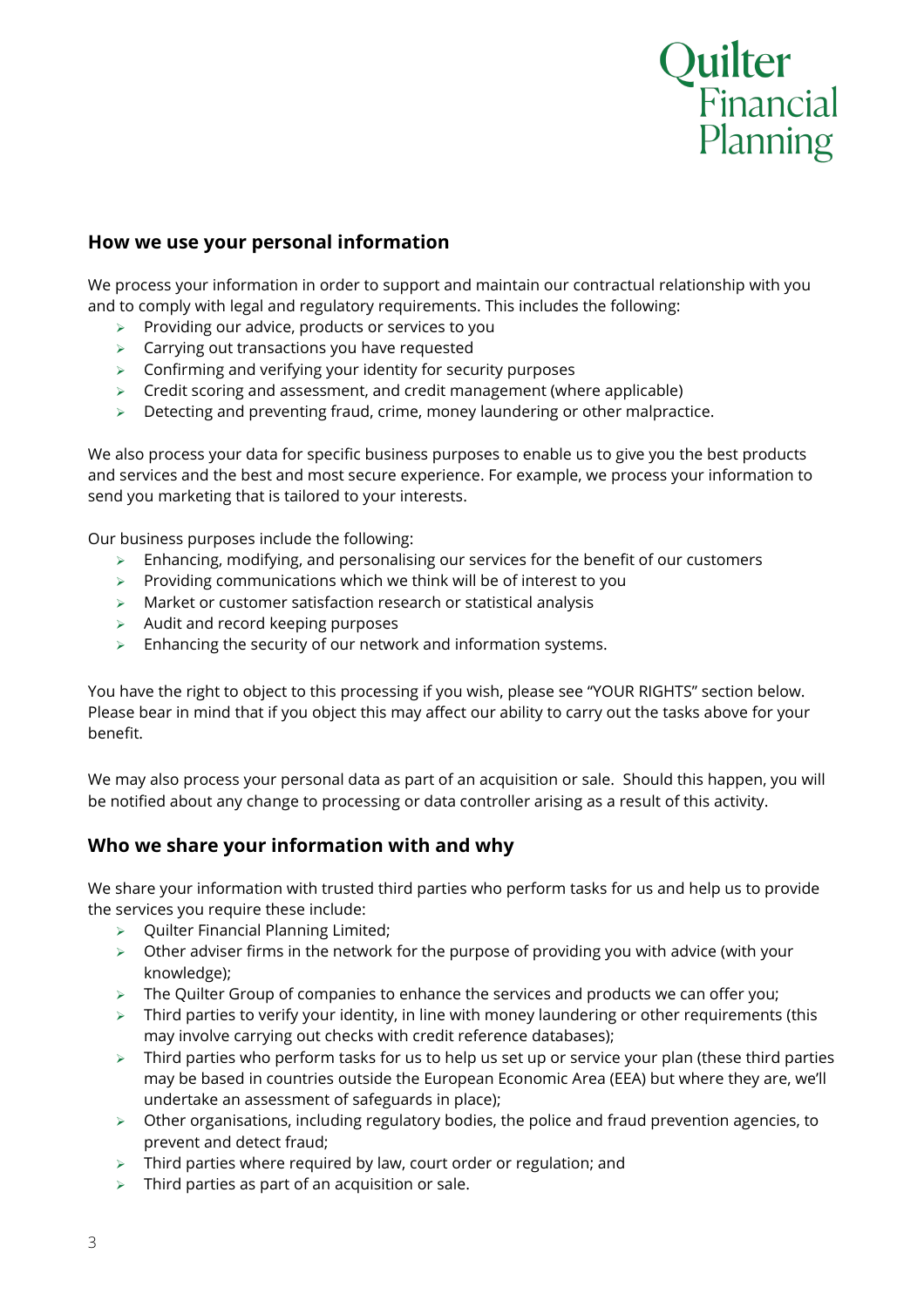

 $\triangleright$  The Quilter group or third parties for assurance or audit purpose

## **How we keep your information secure**

We're committed to ensuring the confidentiality of the personal information that we hold and we continue to review our security controls and related policies and procedures to ensure that your personal information remains secure.

When we contract with third parties, we impose appropriate security, privacy and confidentiality obligations on them to ensure that personal information is kept secure.

If we work with third parties in countries outside the EU, we ensure these are countries that the European Commission has confirmed have an adequate level of protection for personal information, or the organisation receiving the personal data has provided adequate safeguards.

In limited circumstances, data may be accessed outside of the EEA i.e. by employees when they travel. In these circumstances, we ensure there are appropriate information security measures in place to safeguard your information.

## **Profiling**

Basic identifiers about you (e.g. your name and address) is matched with information from Experian Marketing Services to create demographics and infer customer 'types' so that Quilter Financial Planning and the Quilter group of companies can define groups based on factors like interests, age, location and more. This helps Quilter Financial Planning and the Quilter group of companies better understand our customers in order to adapt and improve our products and services.

If you would like to know more about the information we receive from Experian Marketing Services, you can visit their website [\(www.experian.co.uk/privacy/consumer-information-portal\)](https://www.experian.co.uk/privacy/consumer-information-portal) which explains who Experian Marketing Services are, what they do and why.

# **Your rights**

Kadwell Financial Management tries to be as open as it can be in terms of giving people access to their personal information and therefore have outlined your rights below. This privacy notice was drafted with brevity and clarity in mind, therefore further information can be gathered by contacting us using the details below, or more information about your data protection rights can be found here: [https://ico.org.uk/for-organisations/guide-to-the-general-data-protection-regulation-gdpr/individual](https://ico.org.uk/for-organisations/guide-to-the-general-data-protection-regulation-gdpr/individual-rights/)[rights/](https://ico.org.uk/for-organisations/guide-to-the-general-data-protection-regulation-gdpr/individual-rights/)

### **Marketing**

You have the right to opt out of receiving marketing information and tell us what your communication preferences are by contacting Quilter Financial Planning using the details provided at the end of this notice or by using the opt out option below or on any email marketing. You may opt out at any time if you don't want to receive any further communications of this nature.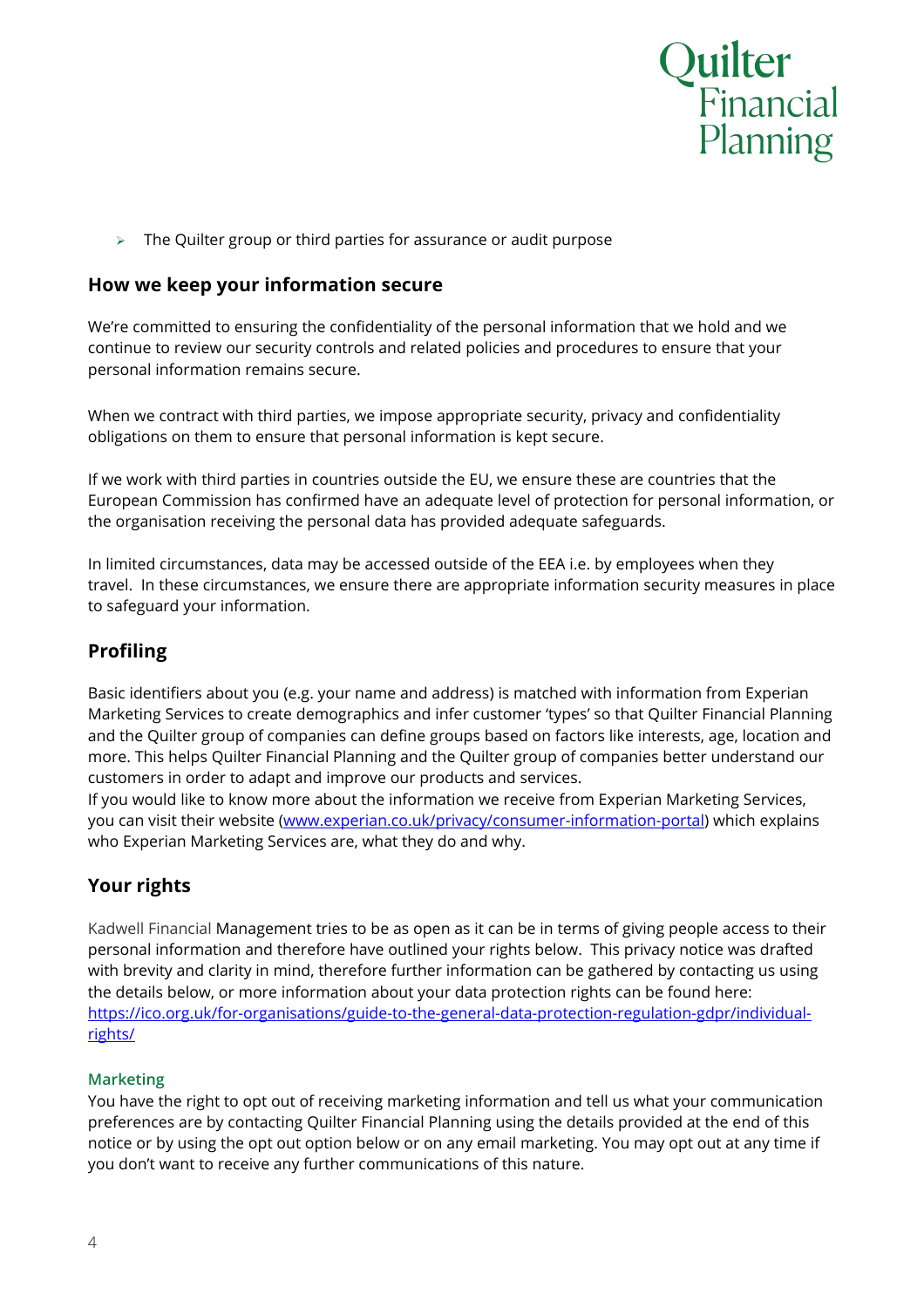# **Quilter** Financial Planning

#### **Individual data rights and requests**

- $\triangleright$  The right to be informed You can request that we provide 'fair processing information', typically through this privacy notice.
- $\triangleright$  The right of access You may request a copy of the personal information we hold about you using the contact details found on the end of this privacy notice.
- $\triangleright$  The right to rectification The accuracy of your personal information is important to us. You have the right to ask us to update or correct your personal information.
- $\triangleright$  The right to erasure You may request the deletion or removal of personal data where there's no compelling reason for its continued processing.
- $\triangleright$  The right to object You may object to the processing of your data based on legitimate interests.
- > The right to restrict processing You have a right to request we 'block' or suppress processing of your personal data.
- $\triangleright$  The right to data portability You may request to obtain and reuse your data; and
- $\triangleright$  The right not to be subject to automated decision-making including profiling.

If you wish to correct, restrict, delete or make changes to your personal information, or any of the data subject rights listed above, please contact us at the number/address listed below.

#### **How to contact us**

If you have questions about this notice, need further information about our privacy practices, or wish to give or withdraw consent, exercise preferences or correct your personal information, please contact us using the following details. Quilter will liaise with Kadwell Financial Management on your behalf to effect your requests.

The Office of Data Protection Quilter Financial Planning Limited Senator House 85 Queen Victoria Street London EC4V 4AB

[QFPDataGuardian@quilter.com](mailto:QFPDataGuardian@quilter.com)